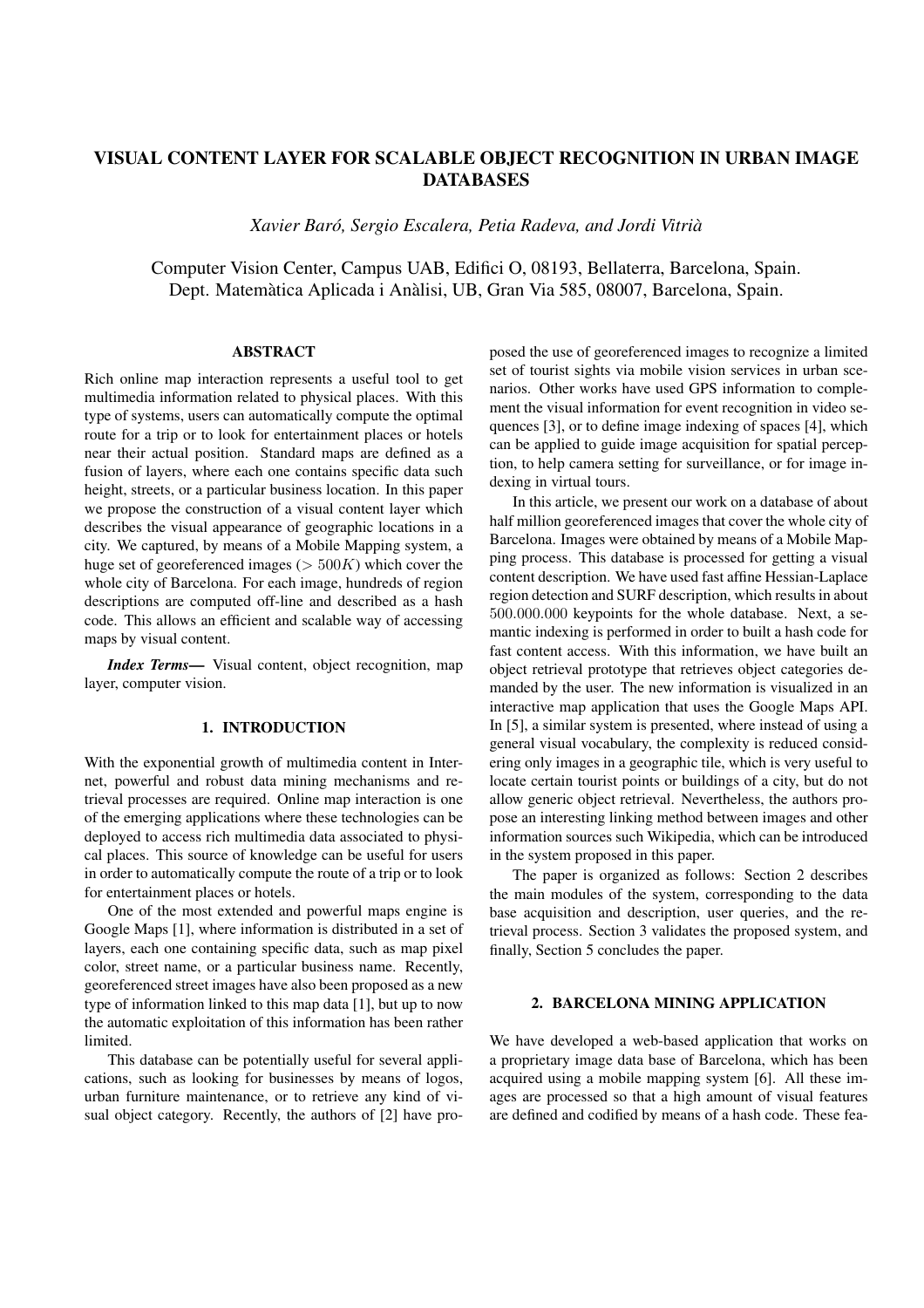

Fig. 1. Barcelona mining scheme.

tures represent the visual appearance of a specific geographical point and can be accessed by content.

A *javascript* program in the client web browser controls the interaction with the map, sending queries to a server that links our data and application to Google Maps. Given a query asking for topological information, street names, satellite imagery or a certain object category, the server retrieves the required information. Finally, the received data is shown in a Visual Content layer on the client, indicating their corresponding geographical location. The architecture of the Barcelona mining project is shown in Fig. 1. Next, each implemented module of this system is explained in detail.

## 2.1. Mobile Mapping Acquisition Process

The mobile mapping system [6] used in this work has been initially developed in order to create an inventory of the Barcelona streets, specially, to capture building facades. A total of 3.800 streets (corresponding to more than  $1.290Km$ ) were scanned using six color cameras with different orientations, all of them synchronized with a GPS/INS system, acquiring an image each five meters. The result is a set of about 500.000 georeferenced images. The mobile vehicle and examples of captured scenes of Barcelona are shown in Fig. 2.

#### 2.2. Keypoint database generation

The captured images are stored using the *LizardTech MrSID* format, having a resolution of  $1200 \times 1600$  pixels. At each image, we have applied the fast affine Hessian-Laplace region detector [7]. After normalizing the detected ellipses, the SURF descriptor [8] is computed for each detected region. We obtained more than 1000 regions per image, which corre-



Fig. 2. Mobile Mapping vehicle and examples of captured urban scenes.

sponds to a total of 500.000.000 descriptions in the database. In order to manage this huge amount of data, we generate a compact binary representation for each descriptor, which is used as a hash code in order to rapidly find points in the database similar to a given one.

Since we need to save millions of points in our database, the use of the Hessian based keypoints allows to use the sign of the Laplacian as a first indexing criterion. This allows to distinguish bright patterns on dark backgrounds from the reverse case. Nevertheless, the number of necessary comparisons to index the database recommends the use of hashing strategies. For this task, the *Candid covariance-free incremental principal component analysis* (CCPA) approach of [9] is applied in order to project the original 64-dimensions SURF feature space into a 31-dimensions feature space. This strategy allows a compact representation of the descriptors, computing the principal components incrementally without estimating the covariance matrix, and thus, being able to fastly process huge amount of data. This is performed keeping the scale of the observations and computing the mean of observations incrementally. Once the principal components are computed, the first 31 most significant components are selected, keeping to more than the 95% of the variance. Each of these values is set to one if it is greater than zero, or to zero otherwise. Finally, an additional bit corresponing to the sign of the Laplacian is introduced as the most-significant bit, obtaining a final representation of 32 bits. We also include for each keypoint its corresponding frame identifier, and its spatial coordinates  $(x, y)$  in the image.

#### 2.3. Client application

The client application takes advantage of the recently opened Google APIs, that allows a fast and simple integration of our database with a complete map engine. Google Maps organizes geographical information in different layers, each one with a specific content, such as aerial or satellite images, street names, traffic information, businesses, etc. In this paper, we propose to incorporate a new Visual Content layer, that allows content-based visual queries.

The client application allows the user to choose between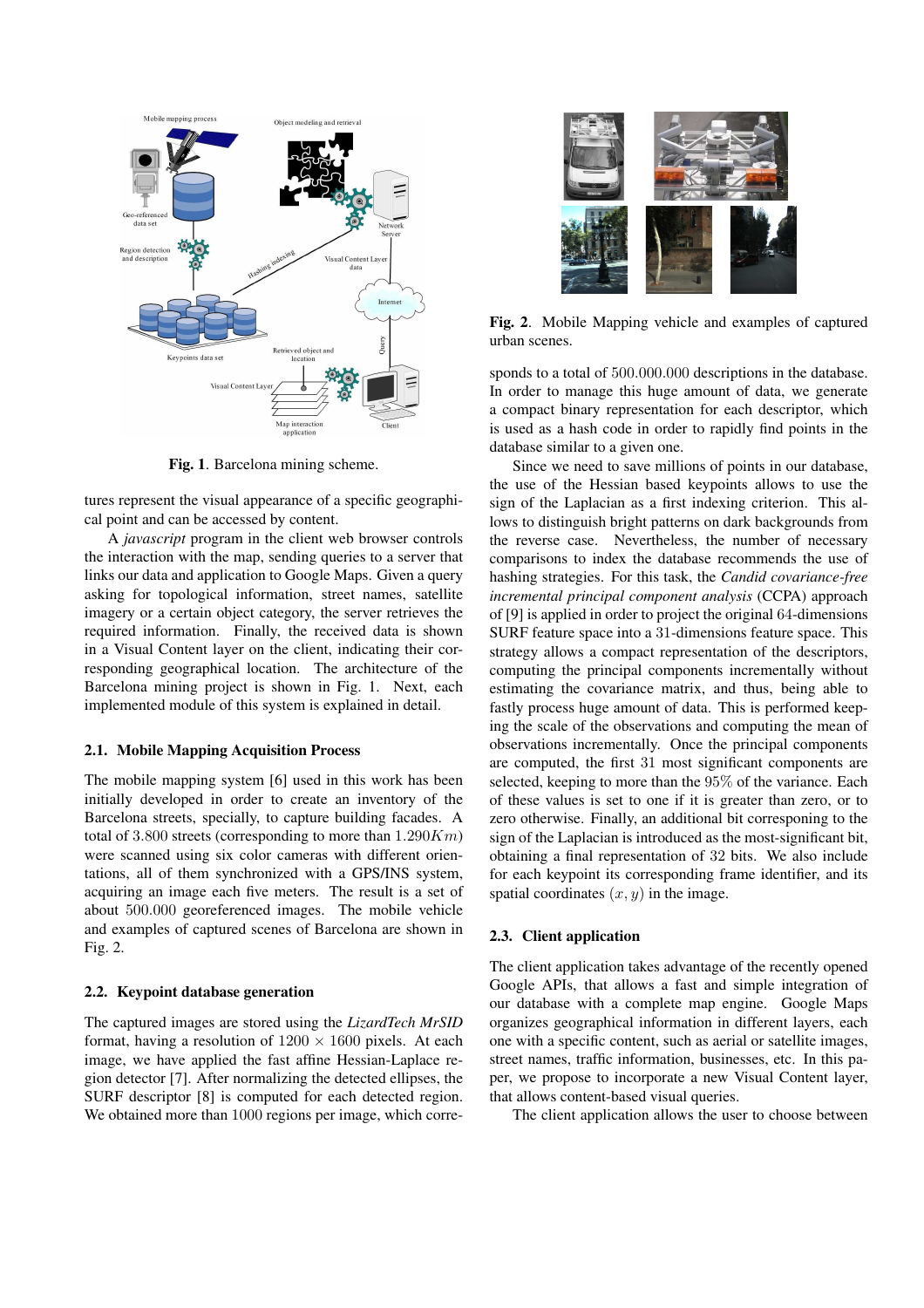a set of predefined visual objects represented as a set of point features. The selected object is sent to the server-side application, where it is processed. Once the retrieval process is ended, the client shows the points where candidate instances for the selected object are found, with the image of the instance and its geographical coordinates. In order to validate or complement the results, a Google Street View of the area is displayed when it is available.

## 2.4. Server application

The server application is developed as a Java servlet which performs the object retrieval task and generates the client code to show the results. The retrieval process consists of two basic operations, which are used in different steps of the retrieval process:

- Point-to-point correspondence: This process consists of finding points in a given scene which are similar to each point of the model. In order to decide when two points are similar enough to link them we compute the distance between the descriptors of keypoints in the model and the descriptors of keypoints in the scene. If the distance between one point of the model with their nearest point is larger than a certain threshold from the second nearest point, the two points are linked.
- Homography estimation: When a set of keypoints of the model and a set of keypoints of the scene have been linked, we use those correspondences in order to estimate the homography or collineation  $H$  which allows to transform the model points  $x$  to their correspondent scene points  $x'$ . The result is a transformation matrix H, where  $x' = Hx$ . The estimation of H is performed using the RANSAC algorithm, which allows to discard outliers, and therefore it is robust to errors on the point to point correspondence process.

When we are looking for some type of urban furniture which can be altered (vandalism, deformations, painting, etc.) or when it can be viewed from several points of view, it is useful to provide the system with more than one sample image, which allows a better generalization of the object, being able to find a wider set of instances. When multiple samples are used, it is necessary to normalize them, obtaining a virtual model which shares the information of the different instances.

The normalization process consists of selecting one of provided images as the reference model. Then, for each of the other samples, we find the corresponding points between this instance and the reference model, and estimate the homography between all the points. Finally, this homography is used in order to project the points of the given image over the reference model. In Fig. 3a, an example of this process is shown, where four models are summarized in just one. Note that in the virtual model, we will have keypoints that do not



Fig. 3. *(a)* Models alignment. *(b)* Point-to-point correspondence sample.

correspond to an image artifact, as the ones generated by a simulated sticker, and different keypoints can be projected at the same point. This process only affects the spatial position of the keypoints, not their descriptors, which remain invariant.

Once we have a unique model, either because we use only a model or because a virtual model has been created from a set of models, next step consists of finding that model in the city images. From a naive point of view, this could be as simple as repeating the model alignment processes between the model and each scene image. That is, extracting and describing the keypoints of the model and the scene, finding the corresponding between pairs of points, estimating the homography between the model and the scene on those scenes where enough matching points are found, and finally taking a decision based on a matching measure between the projected model and the image. Nevertheless, from a practical point of view, this is the most complex stage because of the number of points and the computational burden associated to this process. In order to retrieve the keypoints from the database, the hash code described at the previous section is computed for each detected keypoint. Then, all the images with a large amount of corresponding points are selected, and the homography is estimated to verify that the points are coherently distributed.

### 3. VALIDATION

In order to test the image recovery system, we use the Google Search API, which allows to run a large set of queries (i.e. business name, address, etc.) and retrieve their position in a map. The experiment we have performed corresponds to the following kind of queries: Where could I find a shop with this logo? For example, we can ask for the offices corresponding to the most popular saving bank in Barcelona (with about 780 possible locations in the map). If we search the logo of this bank (see Fig. 4) in our image database, we can use the geographic distance to the nearest office, obtained using the Google Search API, to decide whether this instance was correctly detected or not. Notice that although this validation method does not take into account some previsible fails due to occlusions or advertisements that contains the logo, it is a measure of the accuracy of the system respect to the real world. In this test, we obtain a hit ratio greater than the 60%.

In addition, we also validated our approach using the no